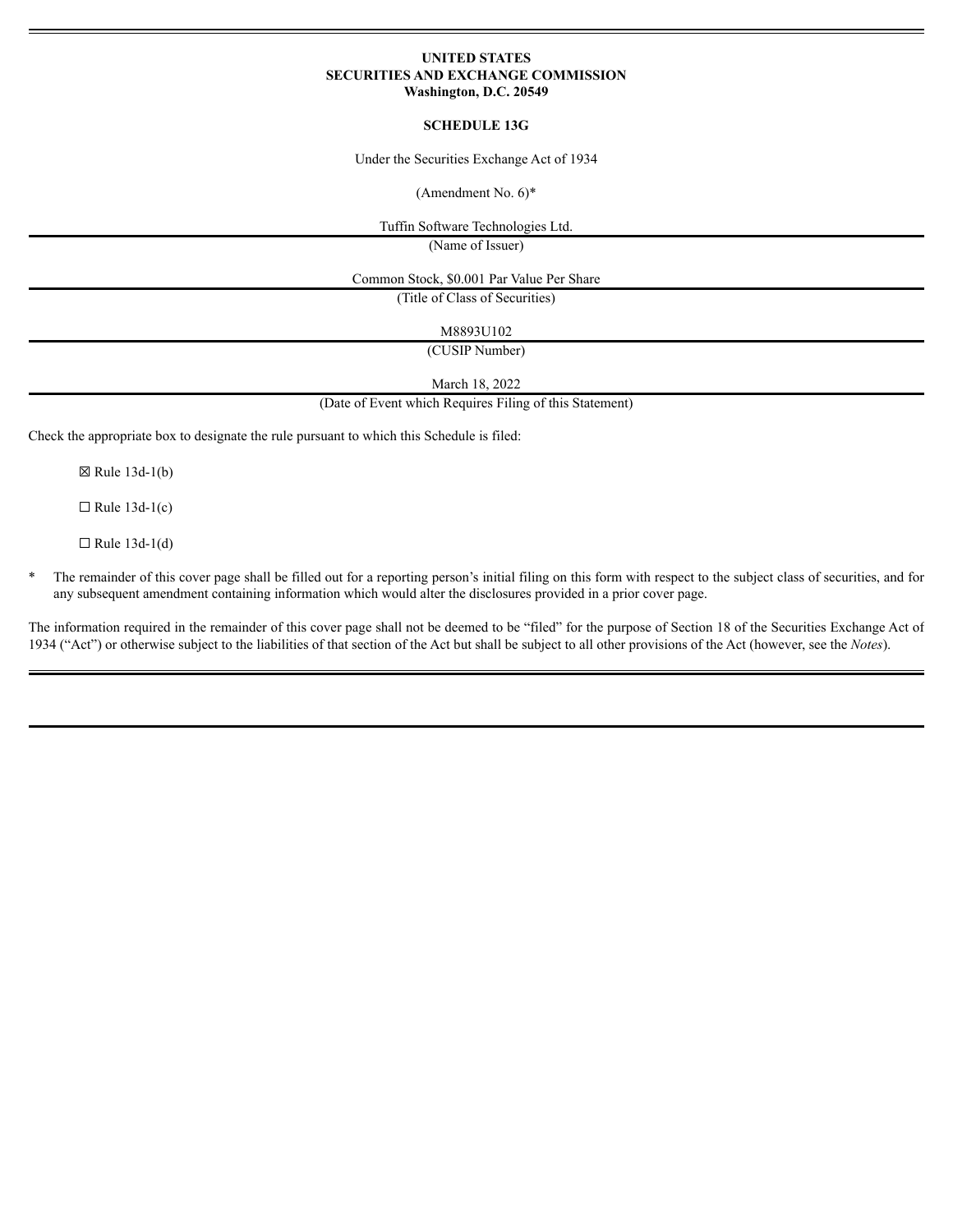## **SCHEDULE 13G**

| <b>CUSIP No.</b><br>M8893U102 |                                                                                         |                         |                                               |  |  |  |
|-------------------------------|-----------------------------------------------------------------------------------------|-------------------------|-----------------------------------------------|--|--|--|
| $\mathbf{1}$                  | <b>Names of Reporting Persons</b>                                                       |                         |                                               |  |  |  |
|                               | ETF Managers Group LLC                                                                  |                         |                                               |  |  |  |
| $\boldsymbol{2}$              | Check the appropriate box if a member of a Group (see instructions)                     |                         |                                               |  |  |  |
|                               | (a)                                                                                     |                         | (b) $\boxtimes$ See Item of attached schedule |  |  |  |
| $\mathbf{3}$                  | <b>Sec Use Only</b>                                                                     |                         |                                               |  |  |  |
| $\overline{\mathbf{4}}$       | <b>Citizenship or Place of Organization</b>                                             |                         |                                               |  |  |  |
|                               | Delaware                                                                                |                         |                                               |  |  |  |
| Number of<br><b>Shares</b>    |                                                                                         | $\overline{\mathbf{5}}$ | <b>Sole Voting Power</b>                      |  |  |  |
|                               |                                                                                         |                         | 170,467                                       |  |  |  |
|                               |                                                                                         | 6                       | <b>Shared Voting Power</b>                    |  |  |  |
|                               | <b>Beneficially</b><br>Owned by                                                         |                         |                                               |  |  |  |
|                               | Each<br><b>Reporting Person</b>                                                         | $\boldsymbol{7}$        | <b>Sole Dispositive Power</b>                 |  |  |  |
| With:                         |                                                                                         |                         | 170,467                                       |  |  |  |
|                               |                                                                                         | $\bf 8$                 | <b>Shared Dispositive Power</b>               |  |  |  |
| $\overline{9}$                | <b>Aggregate Amount Beneficially Owned by Each Reporting Person</b>                     |                         |                                               |  |  |  |
|                               | 170,467                                                                                 |                         |                                               |  |  |  |
| 10                            | Check box if the aggregate amount in row (9) excludes certain shares (See Instructions) |                         |                                               |  |  |  |
|                               | $\Box$                                                                                  |                         |                                               |  |  |  |
| 11                            | Percent of class represented by amount in row (9)                                       |                         |                                               |  |  |  |
|                               | 0.45%                                                                                   |                         |                                               |  |  |  |
| 12                            | <b>Type of Reporting Person (See Instructions)</b>                                      |                         |                                               |  |  |  |
|                               | IA                                                                                      |                         |                                               |  |  |  |

Page 2 of 5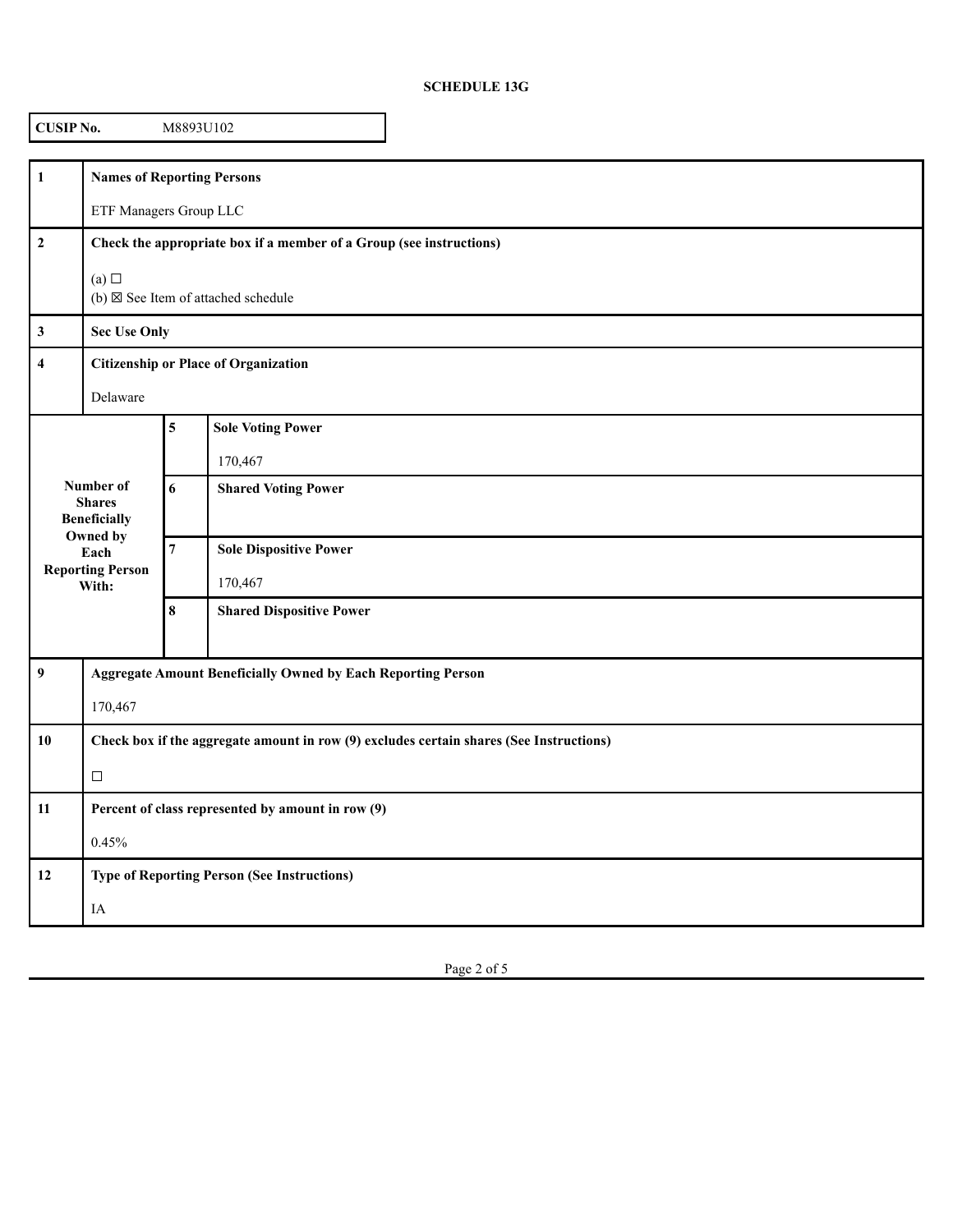**Item 1.**

| (a)     | Name of Issuer: Tuffin Software Technologies Ltd.                                                                      |                                                                             |                                                                                                                                                                                           |  |  |  |
|---------|------------------------------------------------------------------------------------------------------------------------|-----------------------------------------------------------------------------|-------------------------------------------------------------------------------------------------------------------------------------------------------------------------------------------|--|--|--|
| (b)     | Address of Issuer's Principal Executive Offices: 5 Hashalom Road, Toha Tower, Tel Aviv 6789205                         |                                                                             |                                                                                                                                                                                           |  |  |  |
| Item 2. |                                                                                                                        |                                                                             |                                                                                                                                                                                           |  |  |  |
| (a)     | Name of Person Filing: ETF Managers Group LLC                                                                          |                                                                             |                                                                                                                                                                                           |  |  |  |
| (b)     |                                                                                                                        | Address of Principal Business Office or, if None, Residence:                |                                                                                                                                                                                           |  |  |  |
|         |                                                                                                                        | ETF Managers Group LLC - 30 Maple Street, Suite 2, Summit, New Jersey 07091 |                                                                                                                                                                                           |  |  |  |
| (c)     | Citizenship: ETF Managers Group LLC - Delaware                                                                         |                                                                             |                                                                                                                                                                                           |  |  |  |
| (d)     | <b>Title and Class of Securities: Common Stock</b>                                                                     |                                                                             |                                                                                                                                                                                           |  |  |  |
| (e)     | <b>CUSIP No.: M8893U102</b>                                                                                            |                                                                             |                                                                                                                                                                                           |  |  |  |
| Item 3. | If this statement is filed pursuant to $\S$ 240.13d-1(b) or 240.13d-2(b) or (c), check whether the person filing is a: |                                                                             |                                                                                                                                                                                           |  |  |  |
|         | (a)                                                                                                                    | $\Box$                                                                      | Broker or dealer registered under Section 15 of the Act;                                                                                                                                  |  |  |  |
|         | (b)                                                                                                                    | $\Box$                                                                      | Bank as defined in Section $3(a)(6)$ of the Act;                                                                                                                                          |  |  |  |
|         | (c)                                                                                                                    | $\Box$                                                                      | Insurance company as defined in Section $3(a)(19)$ of the Act;                                                                                                                            |  |  |  |
|         | (d)                                                                                                                    | $\Box$                                                                      | Investment company registered under Section 8 of the Investment Company Act of 1940;                                                                                                      |  |  |  |
|         | (e)                                                                                                                    | 区                                                                           | An investment adviser in accordance with Rule $13d-1(b)(1)(ii)(E)$ ;                                                                                                                      |  |  |  |
|         | (f)                                                                                                                    | $\Box$                                                                      | An employee benefit plan or endowment fund in accordance with Rule $13d-1(b)(1)(ii)(F)$ ;                                                                                                 |  |  |  |
|         | (g)                                                                                                                    | $\Box$                                                                      | A parent holding company or control person in accordance with Rule $13d-1(b)(1)(ii)(G)$ ;                                                                                                 |  |  |  |
|         | (h)                                                                                                                    | $\Box$                                                                      | A savings associations as defined in Section 3(b) of the Federal Deposit Insurance Act (12 U.S.C. 1813);                                                                                  |  |  |  |
|         | (i)                                                                                                                    | $\Box$                                                                      | A church plan that is excluded from the definition of an investment company under section $3(c)(14)$ of the Investment Company Act<br>of 1940;                                            |  |  |  |
|         | (j)                                                                                                                    | $\Box$                                                                      | A non-U.S. institution in accordance with Rule $240.13d-1(b)(1)(ii)(J)$ ;                                                                                                                 |  |  |  |
|         | (k)                                                                                                                    | $\Box$                                                                      | Group, in accordance with Rule 240.13d-1(b)(1)(ii)(K). If filing as a non-U.S. institution in accordance with Rule 240.13d-1(b)(1)<br>$(ii)(J)$ , please specify the type of institution: |  |  |  |

Page 3 of 5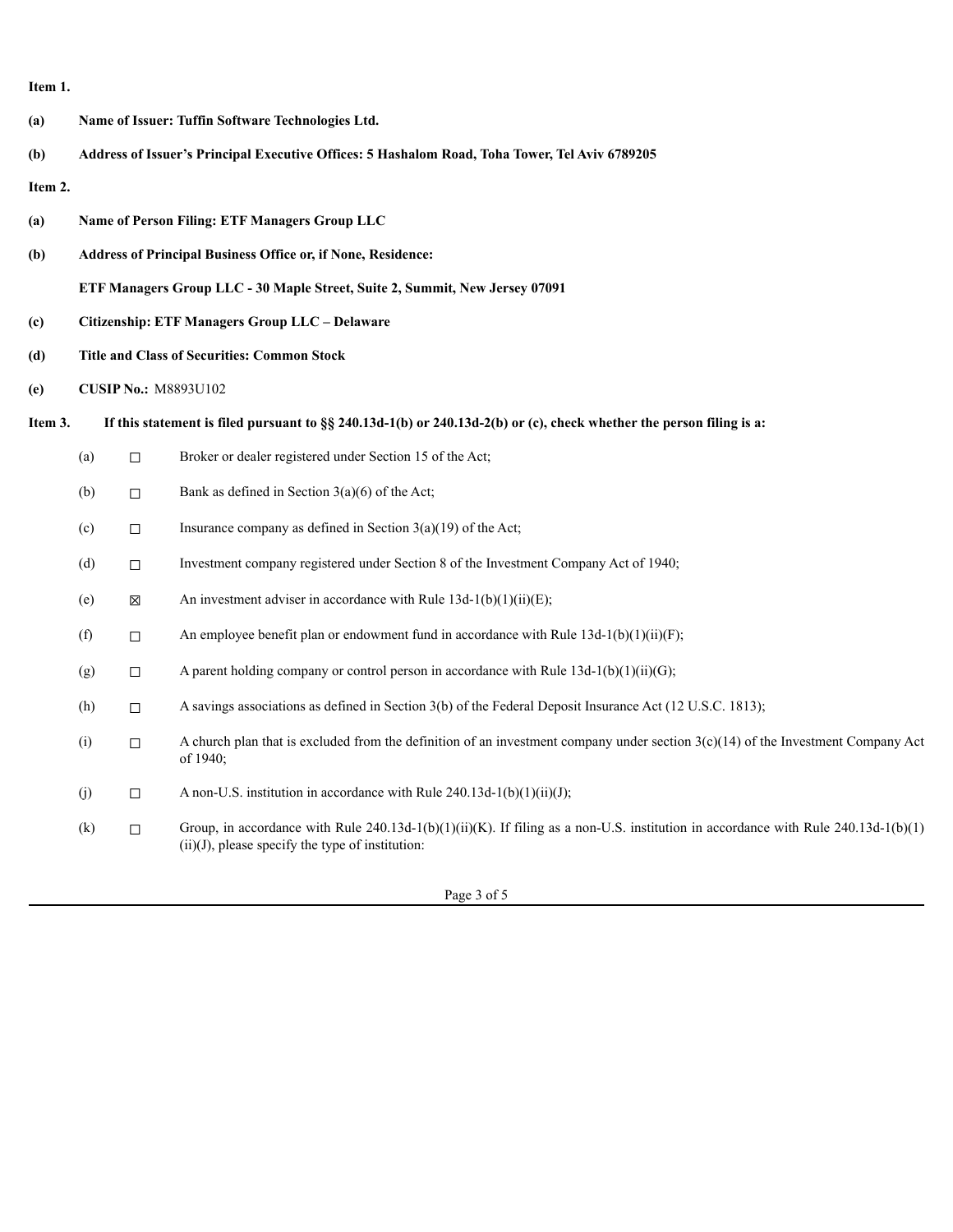| Item 4.<br>Ownership                                                                                                                                                                                                                                                                                                                                                                                                                                                    |  |  |  |
|-------------------------------------------------------------------------------------------------------------------------------------------------------------------------------------------------------------------------------------------------------------------------------------------------------------------------------------------------------------------------------------------------------------------------------------------------------------------------|--|--|--|
| <b>Amount Beneficially Owned: 170,467</b><br>(a)                                                                                                                                                                                                                                                                                                                                                                                                                        |  |  |  |
| Percent of Class: 0.45%<br>(b)                                                                                                                                                                                                                                                                                                                                                                                                                                          |  |  |  |
| Number of shares as to which such person(s) has:<br>(c)                                                                                                                                                                                                                                                                                                                                                                                                                 |  |  |  |
| Sole power to vote or to direct the vote: 170,467<br>(i)                                                                                                                                                                                                                                                                                                                                                                                                                |  |  |  |
| (ii) Shared power to vote or to direct the vote:                                                                                                                                                                                                                                                                                                                                                                                                                        |  |  |  |
| (iii) Sole power to dispose or to direct the disposition of: 170,467                                                                                                                                                                                                                                                                                                                                                                                                    |  |  |  |
| (iv) Shared power to dispose or to direct the disposition of:                                                                                                                                                                                                                                                                                                                                                                                                           |  |  |  |
| Item 5.<br><b>Ownership of Five Percent or Less of a Class.</b>                                                                                                                                                                                                                                                                                                                                                                                                         |  |  |  |
| If this statement is being filed to report the fact that as of the date hereof the reporting person has ceased to be the beneficial owner of more than<br>five percent of the class of securities, check the following $\boxtimes$ .                                                                                                                                                                                                                                    |  |  |  |
| Item 6.<br>Ownership of more than Five Percent on Behalf of Another Person.                                                                                                                                                                                                                                                                                                                                                                                             |  |  |  |
| Not Applicable                                                                                                                                                                                                                                                                                                                                                                                                                                                          |  |  |  |
| Item 7.<br>Identification and classification of the subsidiary which acquired the security being reported on by the parent holding company or<br>control person.                                                                                                                                                                                                                                                                                                        |  |  |  |
| Not Applicable                                                                                                                                                                                                                                                                                                                                                                                                                                                          |  |  |  |
| Item 8.<br>Identification and classification of members of the group.                                                                                                                                                                                                                                                                                                                                                                                                   |  |  |  |
| Not Applicable.                                                                                                                                                                                                                                                                                                                                                                                                                                                         |  |  |  |
| Item 9.<br><b>Notice of Dissolution of Group.</b>                                                                                                                                                                                                                                                                                                                                                                                                                       |  |  |  |
| Not Applicable                                                                                                                                                                                                                                                                                                                                                                                                                                                          |  |  |  |
| Item 10.<br>Certifications.                                                                                                                                                                                                                                                                                                                                                                                                                                             |  |  |  |
| By signing below, we certify that, to the best of our knowledge and belief, the securities referred to above were acquired and are held in the<br>ordinary course of business and were not acquired and are not held for the purpose of or with the effect of changing or influencing the control of<br>the issuer of the securities and were not acquired and are not held in connection with or as a participant in any transaction having that purpose or<br>effect. |  |  |  |
| Page 4 of 5                                                                                                                                                                                                                                                                                                                                                                                                                                                             |  |  |  |